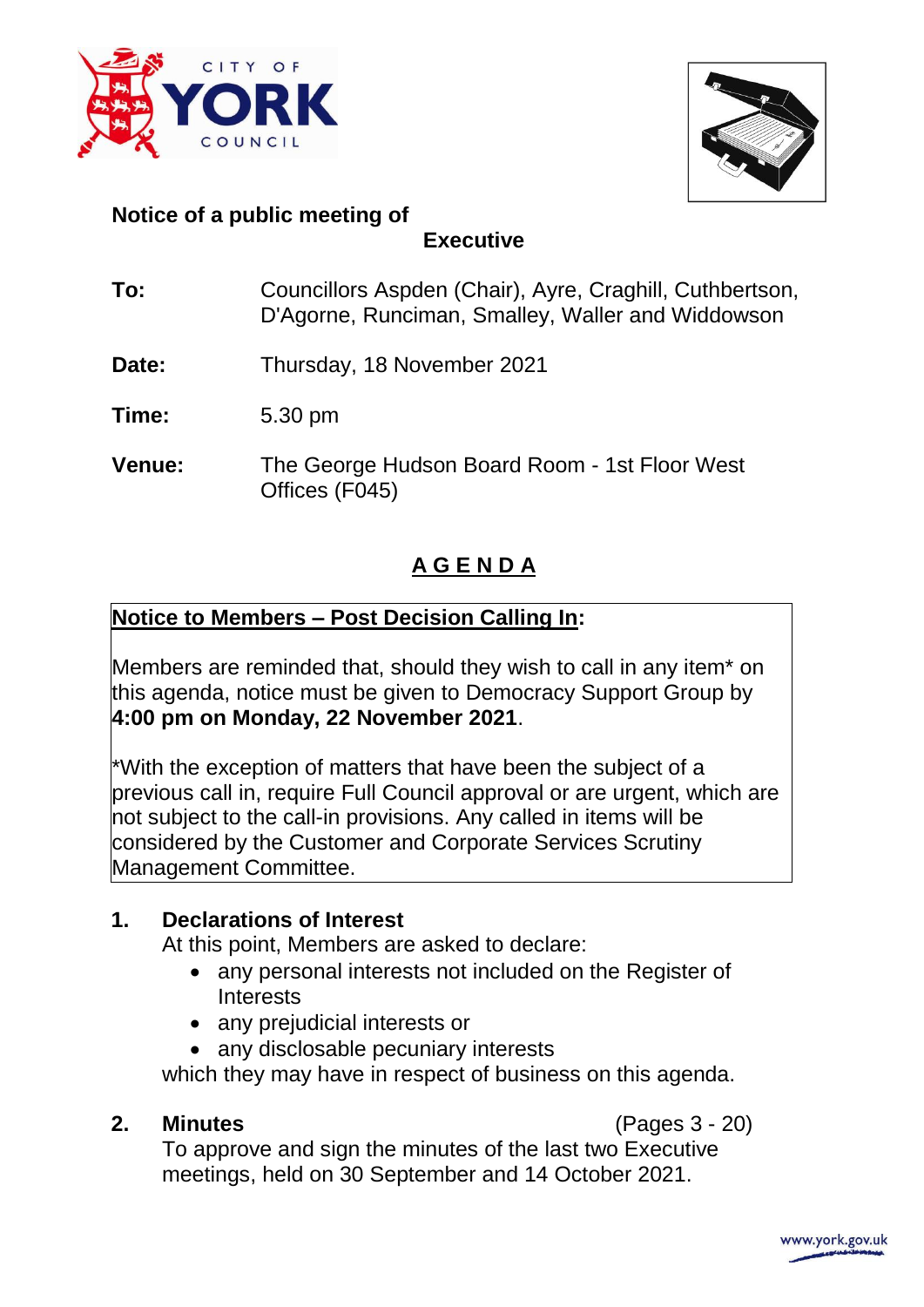### **3. Public Participation**

At this point in the meeting members of the public who have registered to speak can do so. Members of the public may speak on agenda items or on matters within the remit of the committee.

**Please note that our registration deadlines have changed to 2 working days before the meeting, in order to facilitate the management of public participation at our meetings.** The deadline for registering at this meeting is **5:00pm on Tuesday, 16 November 2021.**

To register to speak please visit

[www.york.gov.uk/AttendCouncilMeetings](http://www.york.gov.uk/AttendCouncilMeetings) to fill in an online registration form. If you have any questions about the registration form or the meeting, please contact Democratic Services. Contact details can be found at the foot of this agenda.

### **Webcasting of Remote Public Meetings**

Please note that, subject to available resources, this meeting will be webcast including any registered public speakers who have given their permission. The meeting can be viewed live and on demand at [www.york.gov.uk/webcasts.](http://www.york.gov.uk/webcasts)

During coronavirus, we've made some changes to how we're running council meetings. See our coronavirus updates [\(www.york.gov.uk/COVIDDemocracy](http://www.york.gov.uk/COVIDDemocracy) ) for more information on meetings and decisions.

### **4. Forward Plan** (Pages 21 - 26)

To receive details of those items that are listed on the Forward Plan for the next two Executive meetings.

**5. My City Centre Strategic Vision - Adoption** (Pages 27 - 210) **of Vision and Next Steps** 

The Corporate Director of Place to present a report which seeks approval for an aspirational 10 year vision for York city centre, developed through extensive public engagement and stakeholder involvement.

**6. Strategic Reviews of City Centre Access** (Pages 211 - 552) **and Council Car Parking** 

The Corporate Director of Place to present a report which sets out the outcomes of the Strategic Reviews of City Centre Access and Council Car Parking commissioned by the Executive in November 2020, and recommends the adoption of the associated action plans.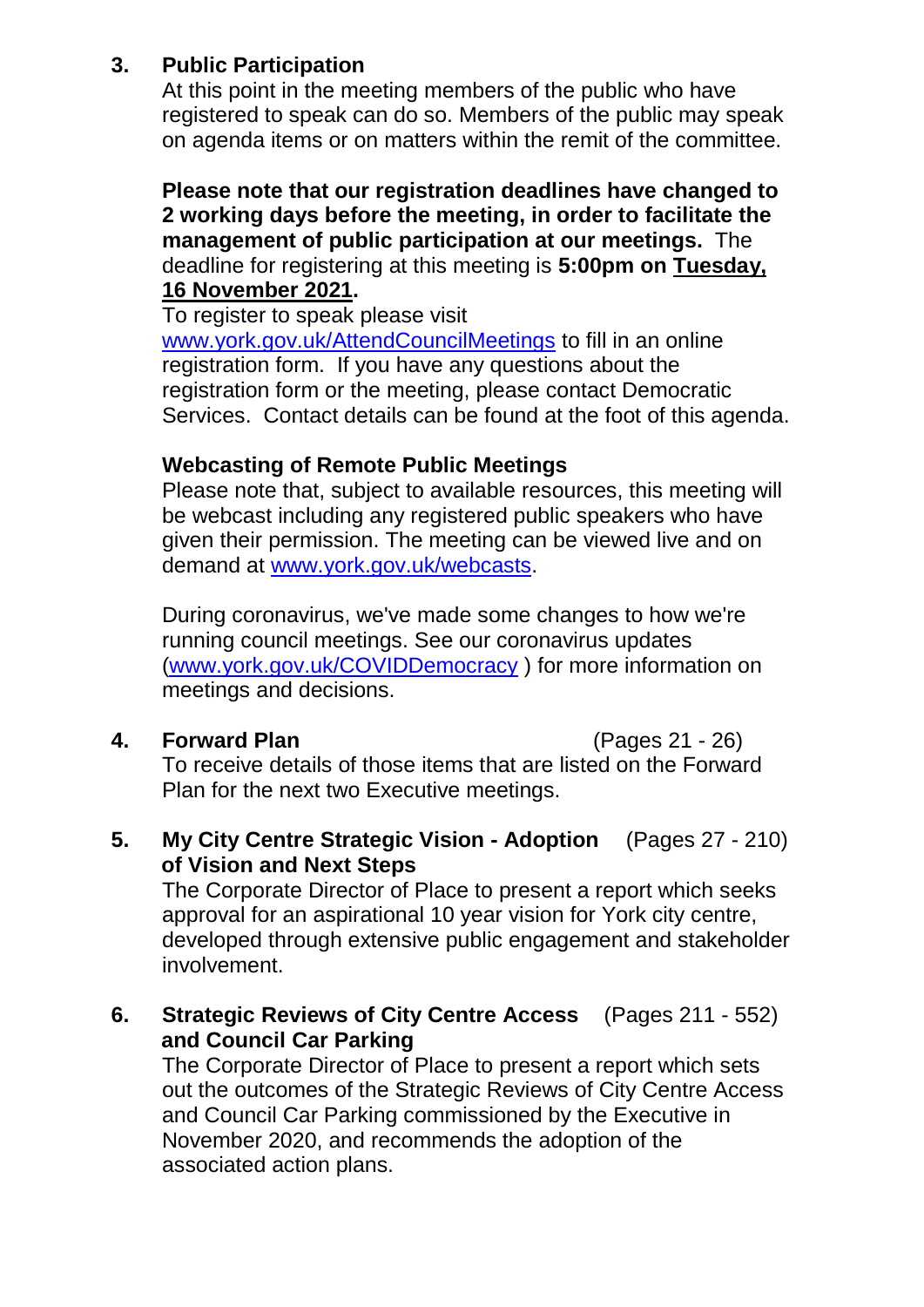(Pages 553 - 1116)

### **7. Consideration of Changes to the City Centre Traffic Regulation Order**

The Corporate Director of Place to present a report that considers the future operation of the footstreets, which are those streets that are pedestrianised streets during certain hours in the city centre.

#### **8. Dial & Ride: Funding and Delivery Arrangements**  (Pages 1117 - 1150)

The Director of Transport, Environment and Planning to present a report which details options for the procurement of York's Dial & Ride services versus a grant funding model for the existing provider, York Wheels, following expiry of the current funding arrangements for York Wheels.

### **9. York Railway Station Gateway - Project** (Pages 1151 - 1250) **Update and LNER Funding & Development Agreement**

The Corporate Director of Place to present a report which provides an update on progress on the design and delivery of the York Railway Station Gateway Scheme, including funding status, delivery of the works packages, land acquisition and legal agreements with strategic project partner, LNER.

#### **10. Recommissioning of Carers Support Services**  (Pages 1251 - 1286)

The Director of Prevention and Commissioning / Corporate Director of People to present a report which seeks approval to recommission the Carers Support Services for adults and young people, via an open tender exercise, in line with the principles of the Care Act 2014, the NHS long term plan, and the council's Contract Procedure Rules.

**11. Refresh of York's Parish Charter** (Pages 1287 - 1298) The Director of Customer and Communities to present a report which presents the outcome of a review undertaken of the charter between City of York Council and the 31 parish and town councils within the York local authority area, and seeks approval for a revised Charter.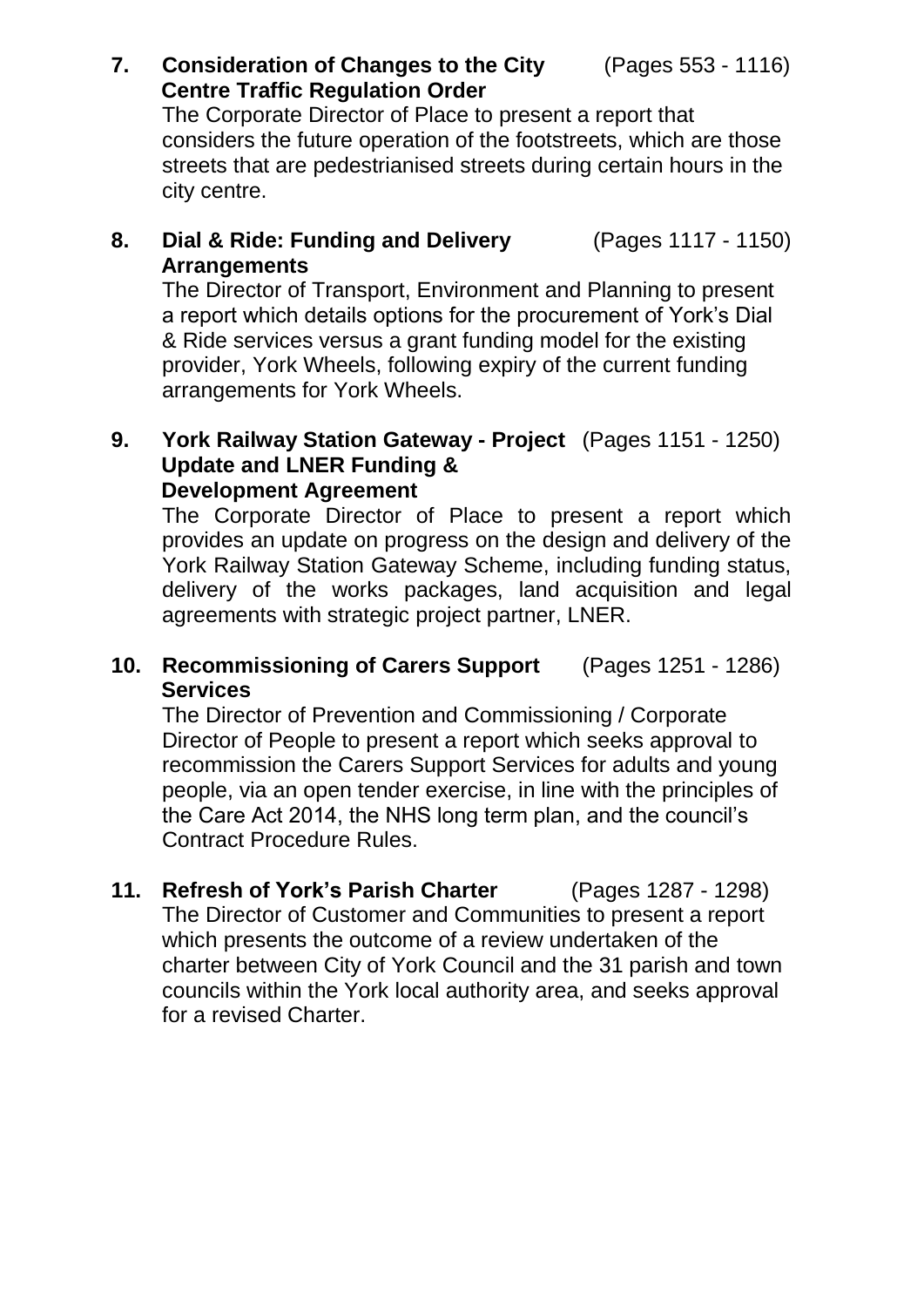### **12. Merger of York Coroner Area with North** (Pages 1299 - 1350) **Yorkshire County Council Coroner Areas**

The Director of Governance to present a report which seeks approval to submit a business case to the Ministry of Justice and Chief Coroner requesting permission to merge the existing City of York Council coroner area and the North Yorkshire County Council coroner areas into one area, in order to improve the resilience and efficiency of the service.

#### **13. 2021/22 Finance and Performance Monitor 2**  (Pages 1351 - 1388)

The Chief Operating Officer to present a report which sets out details of the council's overall finance and performance position for the period from 1 April 2021 to 30 September 2021, together with an overview of any emerging issues.

**14. Capital Programme - Monitor 2 2021/22** (Pages 1389 - 1402) The Chief Finance Officer to present a report which sets out the projected outturn position of the 2021/22 capital programme, including any under/over spends and adjustments, along with requests to re-profile budgets to/from current and future years.

### **15. Treasury Management Mid-Year Review and Prudential Indicators 2021/22**  (Pages 1403 - 1416)

The Chief Finance Officer to present a report which provides an update on Treasury Management activities for the period 1 April 2021 to 30 September 2021.

### **16. Urgent Business**

Any other business which the Chair considers urgent under the Local Government Act 1972.

*\*Note: the draft reports relating to Agenda Items 5, 6 and 7 were considered at the meeting of the Customer & Scrutiny Management Committee on 8 November 2021. Comments from that meeting will follow in a supplement to this agenda.*